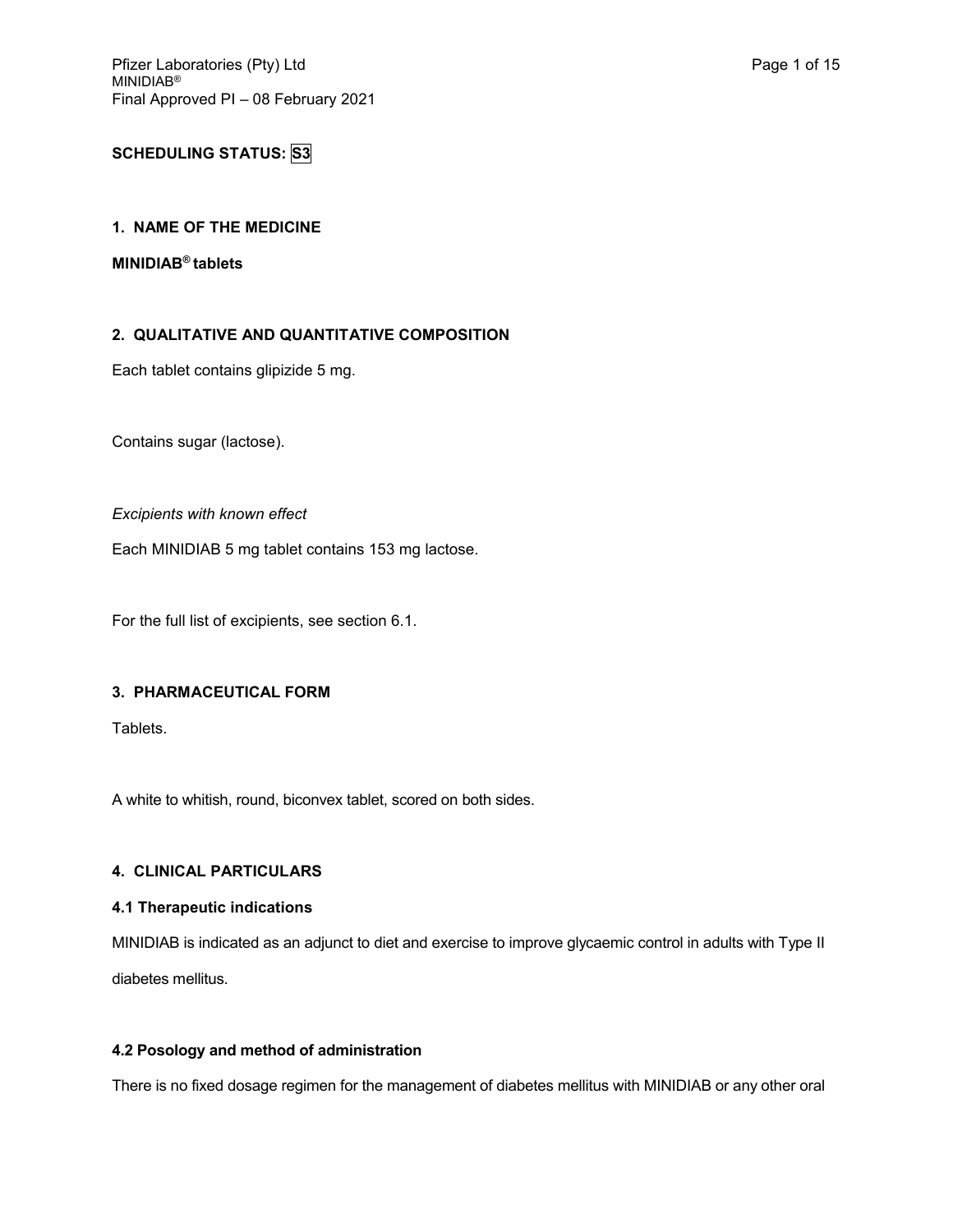hypoglycaemic medicine.

In addition to the usual monitoring of urinary glucose, the patient's blood glucose must also be monitored periodically. Glycosylated haemoglobin levels may also be of value in monitoring the patient's response to therapy.

Short term administration of MINIDIAB may be sufficient during periods of transient loss of control in patients usually well-controlled on diet.

#### **Posology**

#### *Initial Dose*

The recommended starting dose is 2,5 mg given 30 minutes before breakfast or midday meal.

#### *Titration*

Dosage adjustments should ordinarily be in increments of 2,5 - 5 mg, as determined by blood glucose response. At least several days should elapse between titration steps. If response to a single dose is not satisfactory, dividing that dose may prove effective. The maximum recommended single dose is 15 mg. Doses above 15 mg should ordinarily be divided and given before meals of adequate kilojoule content.

### *Maintenance*

Some patients may be effectively controlled on a once-a-day regimen, while others show better response with divided dosing. Total daily doses above 15 mg should be divided into two doses daily. The maximum recommended dosage is 30 mg.

#### *Patients receiving other oral hypoglycaemic medicines*

No transition period is necessary when transferring patients to MINIDIAB from other sulphonylureas, metformin or insulin, except with chlorpropamide. Patients should be observed carefully (1 - 2 weeks) for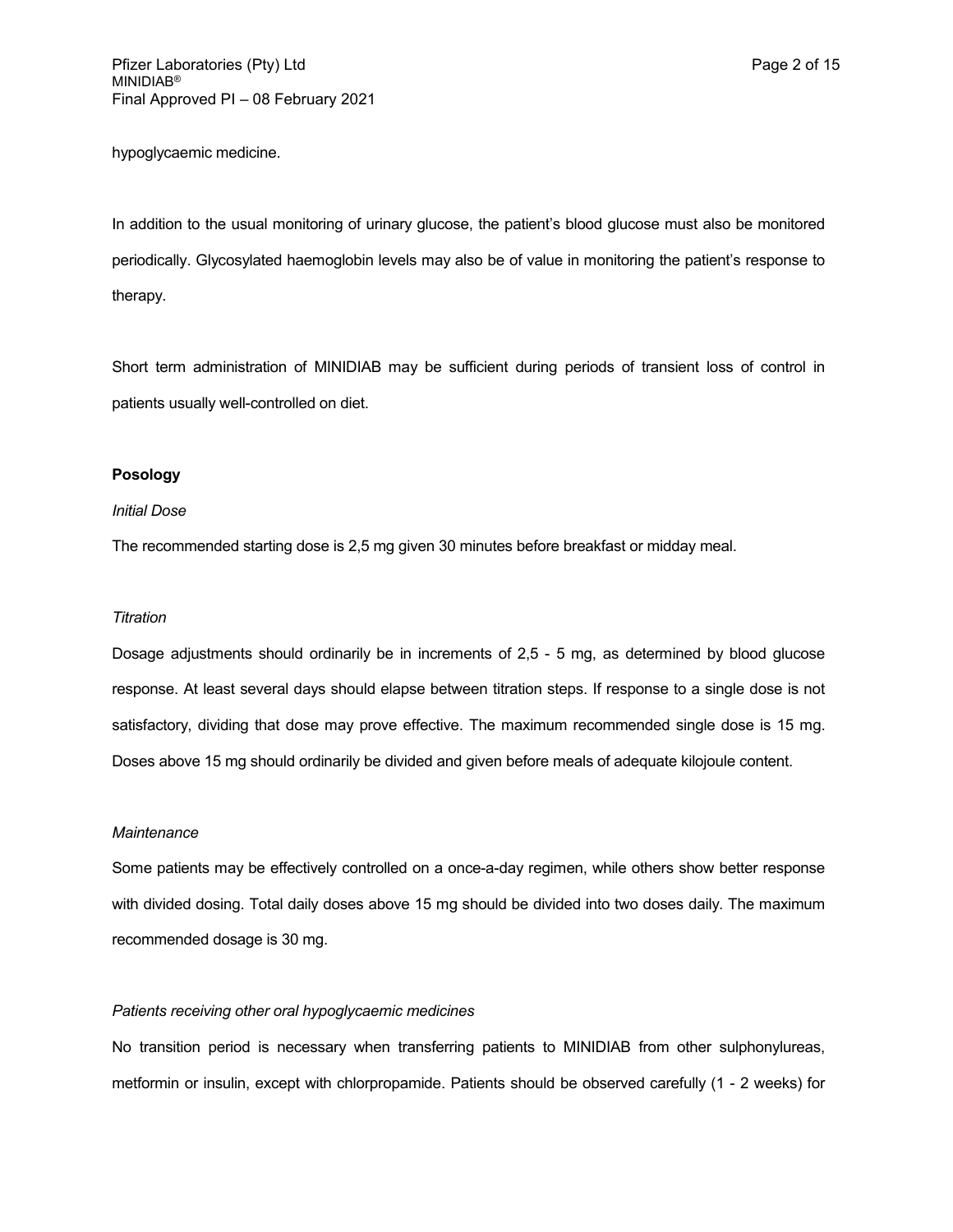hypoglycaemia when being transferred from longer half-life sulphonylureas (e.g. chlorpropamide) to MINIDIAB due to potential overlapping of medicine effect.

#### **Special populations**

#### *Use in elderly and in high risk patients*

In elderly patients, debilitated or malnourished patients, and patients with impaired renal or hepatic function, the initial and maintenance dosing should be conservative to avoid hypoglycaemic reactions.

#### **Paediatric population**

Safety and efficacy in children have not been established.

## **Method of administration**

For oral use

### **4.3 Contraindications**

- Hypersensitivity to glipizide, other sulphonylureas or sulphonamides, or to any of the excipients in the tablets (listed in section 6.1)
- Insulin-dependent diabetes, diabetic ketoacidosis, diabetic coma
- Severe hepatic or renal insufficiency
- Pregnancy and lactation (see section 4.6)

#### **4.4 Special warnings and precautions for use**

The administration of oral hypoglycaemics, such as MINIDIAB, may be associated with increased cardiovascular mortality as compared to treatment with diet alone or diet with insulin.

#### *G6PD-deficiency*

Since MINIDIAB belongs to the class of sulphonylurea medicines, caution should be used in patients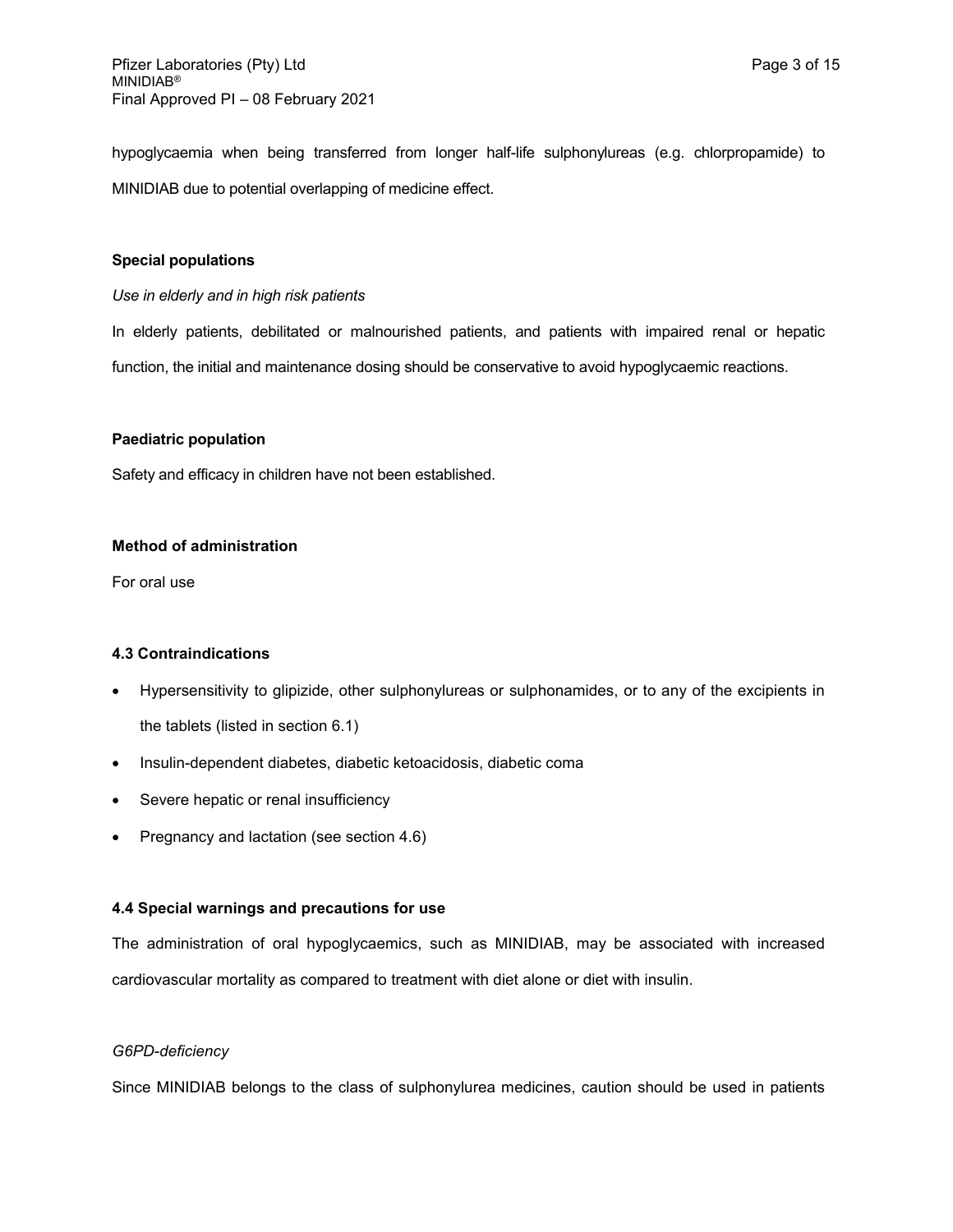with G6PD-deficiency. Treatment of patients with G6PD-deficiency with sulphonylurea medicines, such as MINIDIAB, can lead to haemolytic anaemia and a non-sulphonylurea alternative should be considered.

#### *Hypoglycaemia*

MINIDIAB can produce severe hypoglycaemia which may result in coma, and may require hospitalisation. Proper patient selection, dosage and instructions are important to avoid hypoglycaemic episodes. Regular, timely carbohydrate intake is important to prevent hypoglycaemic events occurring when a meal is delayed or insufficient food is eaten or carbohydrate intake is unbalanced. Patients experiencing severe hypoglycaemia should be managed with appropriate glucose therapy and be monitored for a minimum of 24 to 48 hours.

Renal or hepatic insufficiency may cause elevated blood levels of MINIDIAB and may also diminish gluconeogenic capacity, both of which increase the risk of serious hypoglycaemic reactions. Elderly, debilitated or malnourished patients and those with adrenal or pituitary insufficiency are particularly susceptible to the hypoglycaemic action of MINIDIAB. Hypoglycaemia may be difficult to recognise in elderly and in people taking beta-adrenergic blocking medicines (see section 4.5). Hypoglycaemia is more likely to occur when caloric intake is deficient after severe or prolonged exercise, when alcohol is ingested, or when more than one glucose-lowering medicine is used.

#### *Loss of control of blood glucose*

When a patient stabilised on a diabetic regimen is exposed to stress such as fever, trauma, infection, or surgery, a loss of control may occur. At such times, it may be necessary to discontinue MINIDIAB and administer insulin.

The effectiveness of MINIDIAB in lowering blood glucose to a desired level decreases in many patients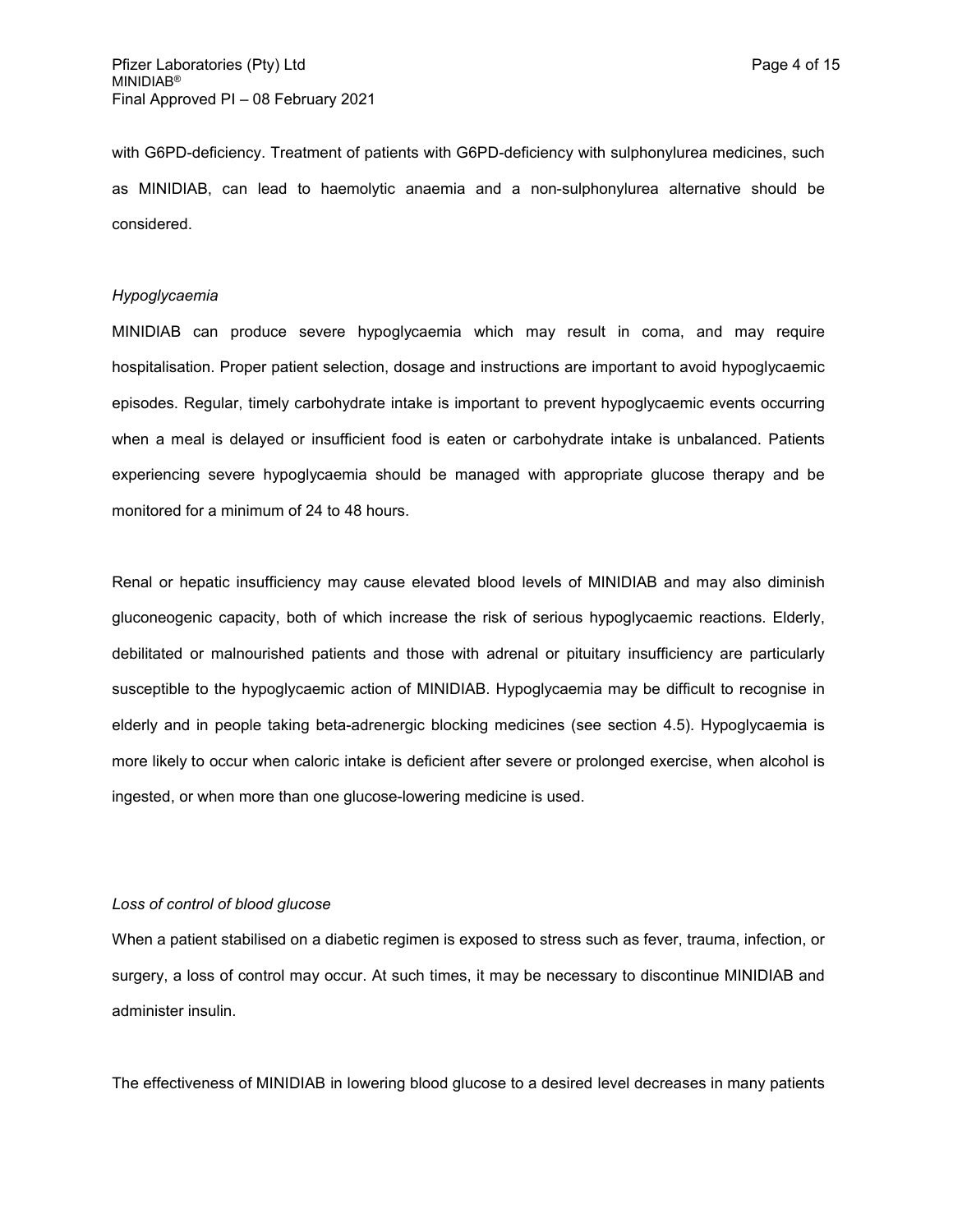over a period of time, which may be due to progression of the severity of the diabetes or to diminished responsiveness to the medicine. This phenomenon is known as secondary failure, to distinguish it from primary failure, in which the medicine is ineffective in an individual patient when first given. Adequate adjustment of dose and adherence to diet should be assessed before classifying a patient as a secondary failure.

#### *Renal and hepatic disease*

The pharmacokinetics and/or pharmacodynamics of MINIDIAB may be affected in patients with impaired renal or hepatic function. If hypoglycaemia should occur in such patients, it may be prolonged and appropriate management should be instituted.

#### *Laboratory tests*

Blood and urine glucose should be monitored periodically. Measurement of glycosylated haemoglobin should be performed and goals assessed by the current standard of care.

#### *Metabolic reactions*

Hepatic porphyria and porphyria cutanea tarda have been reported.

#### *Information for patients*

The risks of hypoglycaemia, its symptoms and treatment, and conditions that predispose to its development should be explained to patients and responsible family members. Primary and secondary failure should also be explained.

MINIDIAB tablets contain lactose. Patients with rare hereditary problems of galactose intolerance, Total lactase deficiency or glucose-galactose malabsorption should not take this medicine.

#### **4.5 Interaction with other medicines and other forms of interaction**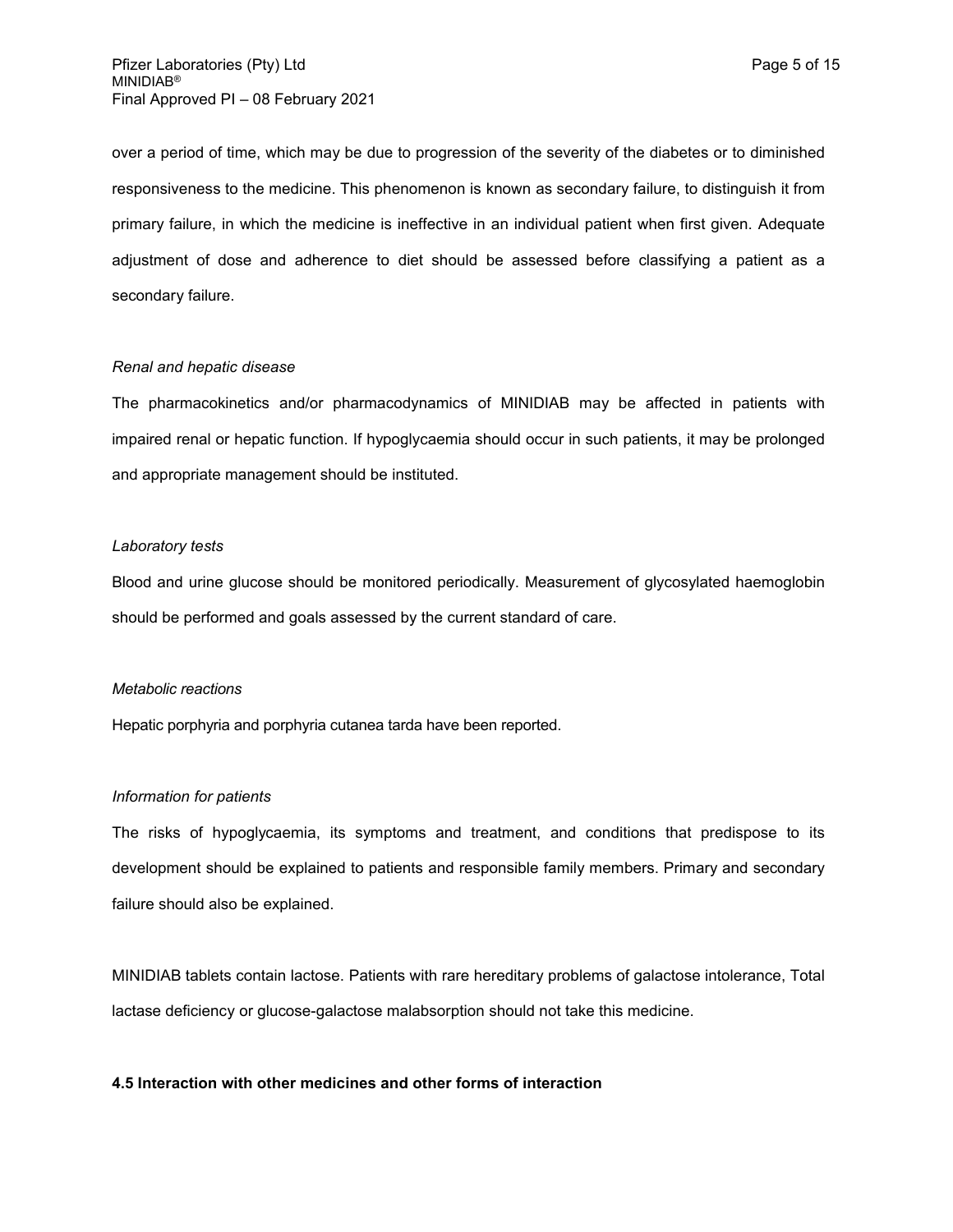## *The following medications are likely to increase the hypoglycaemic effect*

#### *Antifungals*

#### *Miconazole*

Increase in hypoglycaemic effect, possibly leading to symptoms of hypoglycaemia or even coma.

#### *Fluconazole*

There have been reports of hypoglycaemia following the co-administration of MINIDIAB and fluconazole, possibly the result of an increased half-life of glipizide.

#### *Voriconazole*

Although not studied, voriconazole may increase the plasma levels of sulphonylureas, (e.g. tolbutamide, glipizide, and glyburide) and therefore cause hypoglycaemia. Careful monitoring of blood glucose is recommended during co-administration.

### *Nonsteroidal anti-inflammatory drugs (NSAIDS)*

Increase in hypoglycaemic effect of MINIDIAB (displacement of MINIDIAB binding to plasma proteins and/or decrease in MINIDIAB elimination).

### *Alcohol*

Increase in hypoglycaemic reaction which can lead to hypoglycaemic coma.

#### *Salicylates (acetylsalicylic acid)*

Increase in hypoglycaemic effect by high doses of acetylsalicylic acid (hypoglycaemic reaction of acetylsalicylic acid).

#### *Beta-blockers*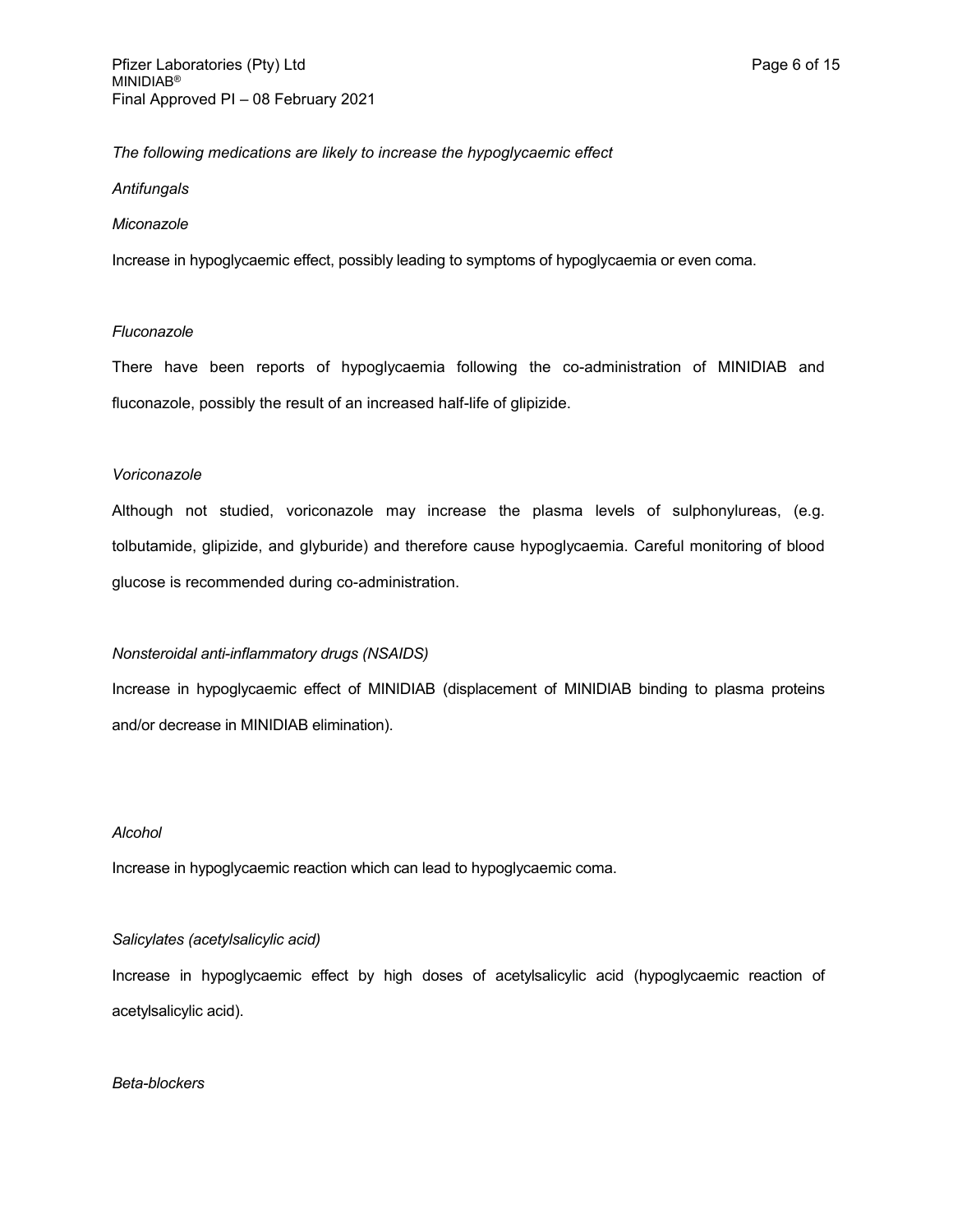All beta-blockers mask some of the symptoms of hypoglycaemia, i.e. palpitations and tachycardia. Most non-cardioselective beta-blockers increase the incidence and severity of hypoglycaemia.

#### *Angiotensin-converting enzyme inhibitors*

The use of angiotensin converting enzyme inhibitors may lead to an increased hypoglycaemic effect in diabetic patients treated with MINIDIAB. Therefore, a reduction in MINIDIAB dosage may be required.

#### *H<sup>2</sup> receptor antagonists*

The use of  $H_2$  receptor antagonists (i.e. cimetidine) may potentiate the hypoglycaemic effects of MINIDIAB.

The hypoglycaemic action of MINIDIAB may also be potentiated by monoamine oxidase inhibitors and medicines that are highly protein bound, such as sulphonylureas, sulphonamides, warfarin, chloramphenicol, probenecid, fibrates and coumarins.

When such medications are administered to (or withdrawn from) a patient receiving MINIDIAB, the patient should be observed closely for hypoglycaemia (or loss of control).

*In vitro* binding studies with human serum proteins indicate that MINIDIAB binds differently than tolbutamide and does not interact with salicylate or dicumarol. However, caution must be exercised in extrapolating these findings to the clinical situation and in the use of MINIDIAB with these medicines.

#### *The following medications could lead to hyperglycaemia*

#### *Danazol*

Diabetogenic effect of danazol – if it cannot be avoided, warn the patient and step up self-monitoring of blood glucose. Possibly adjust the dosage of MINIDIAB during treatment with danazol and after its discontinuation.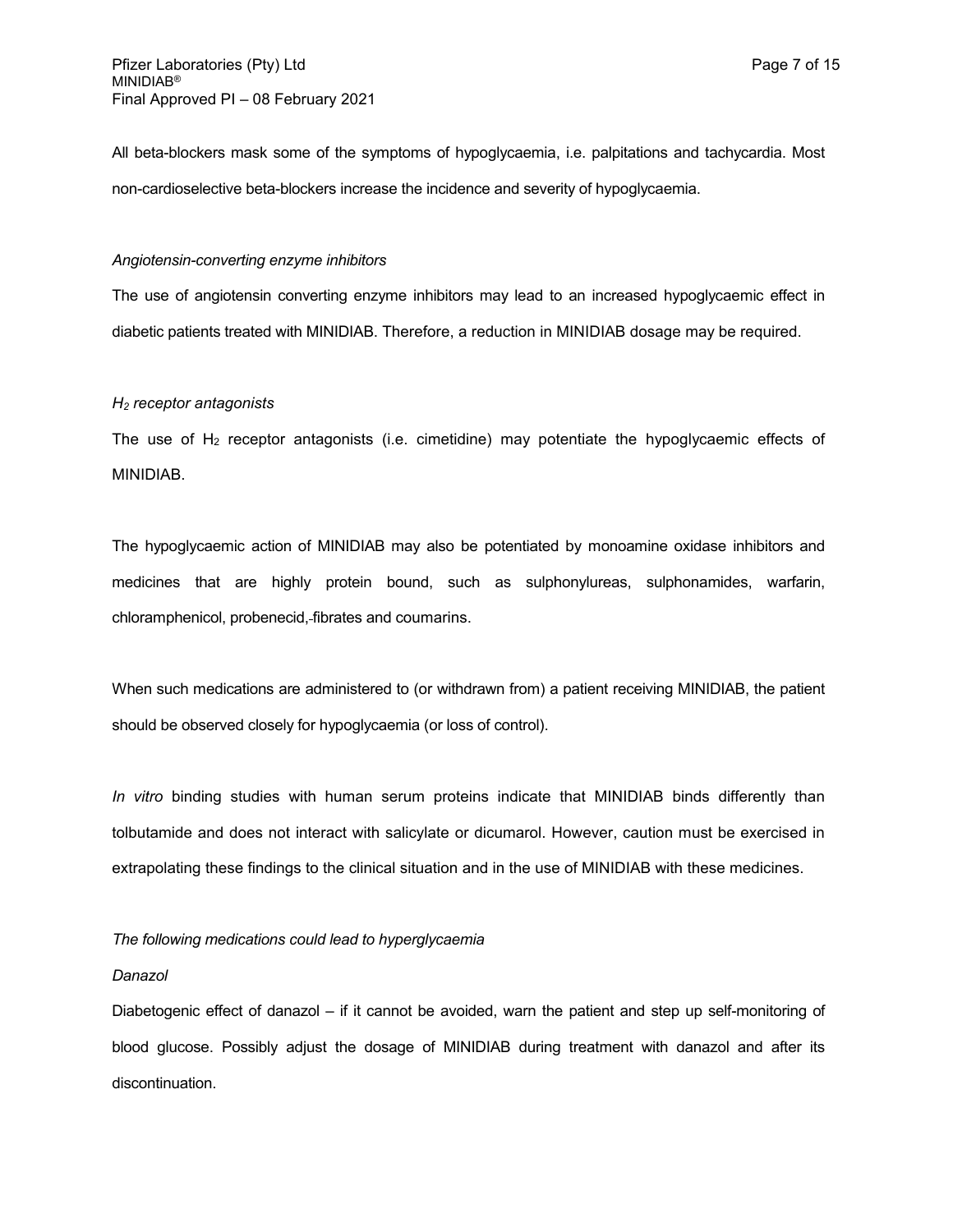*Phenothiazines, e.g. chlorpromazine, at high doses > 100 mg per day of chlorpromazine* Elevation in blood glucose (reduction in insulin release).

#### *Corticosteroids*

Elevation in blood glucose.

*Sympathomimetics, e.g. ritodrine, salbutamol, terbutaline*

Elevation in blood glucose due to beta-2-adrenoceptor stimulation.

#### *Progestogens*

Diabetogenic effects of high-dose progestogens. Warn the patients and step up self-monitoring of blood glucose and urine. Possibly adjust the dosage of antidiabetic medication during treatment with the neuroleptics, corticoids or progestogen and after discontinuation.

Other medications that may produce hyperglycaemia and lead to a loss of control include the thiazides and other diuretics, thyroid medication, oestrogens, oral contraceptives, phenytoin, nicotinic acid (niacin), calcium channel blocking medication and isoniazid.

When such medications are withdrawn from (or administered to) a patient receiving MINIDIAB, the patient should be observed closely for hypoglycaemia (or loss of control).

#### **4.6 Fertility, pregnancy and lactation**

MINIDIAB is contraindicated during pregnancy and lactation (see section 4.3).

#### **4.7 Effects on ability to drive and use machines**

The effect of MINIDIAB on the ability to drive or operate machinery has not been studied; however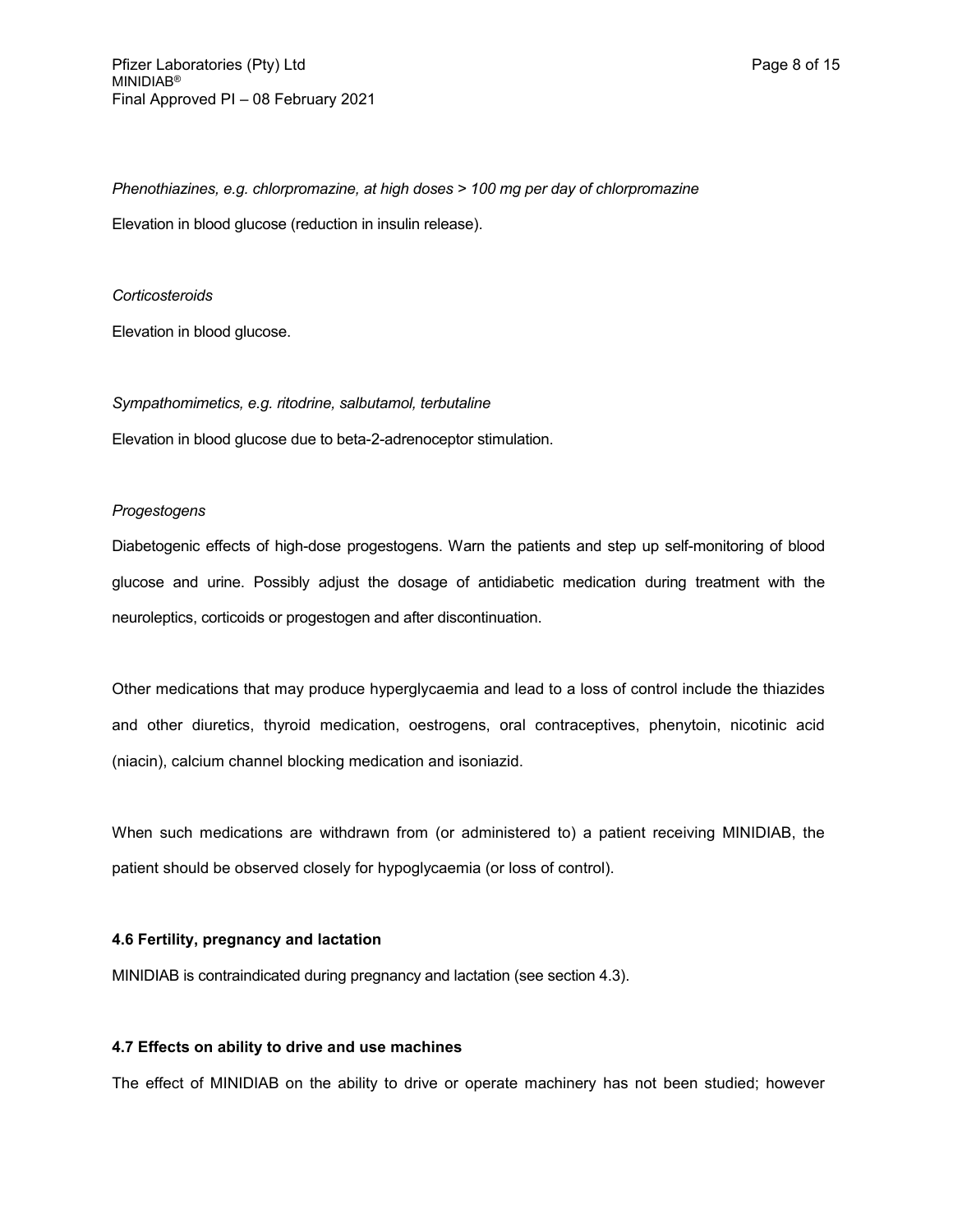there is no evidence to suggest that MINIDIAB may affect these abilities. Patients should be aware of the symptoms of hypoglycaemia and if affected should not drive or operate machinery.

### **4.8 Undesirable effects**

The majority of adverse events have been dose-related, transient and have responded to dose reduction or withdrawal of MINIDIAB. However, clinical experience has shown that some side effects associated with hypersensitivity may be severe and deaths have been reported in some instances.

#### *Tabulated summary of adverse reactions*

The table below contains side effects categorized as follows utilizing the incidence rates: Very common (≥ 1/10); common (≥ 1/100 to < 1/10); uncommon (≥ 1/1 000 to < 1/100), rare (≥ 1/10 000 to < 1/1 000); very rare (< 1/10 000).

| System organ class         | <b>Frequency</b> | <b>Adverse effect</b>                            |
|----------------------------|------------------|--------------------------------------------------|
| <b>Blood and lymphatic</b> | Very rare        | Aplastic anaemia                                 |
| system disorders           |                  |                                                  |
| Immune system              | Very rare        | Some side effects associated with                |
| disorders                  |                  | hypersensitivity may be severe and               |
|                            |                  | deaths have been reported in some                |
|                            |                  | instances                                        |
| Metabolism and             | Common           | Hypoglycaemia                                    |
| nutrition disorders        | Uncommon         | Disulfiram-like reactions (see section           |
|                            |                  | 4.5)                                             |
| Nervous system             | Uncommon         | Dizziness <sup>#</sup> , somnolence <sup>#</sup> |
| disorders                  |                  |                                                  |
| Eye disorders              | Uncommon         | Blurred vision#                                  |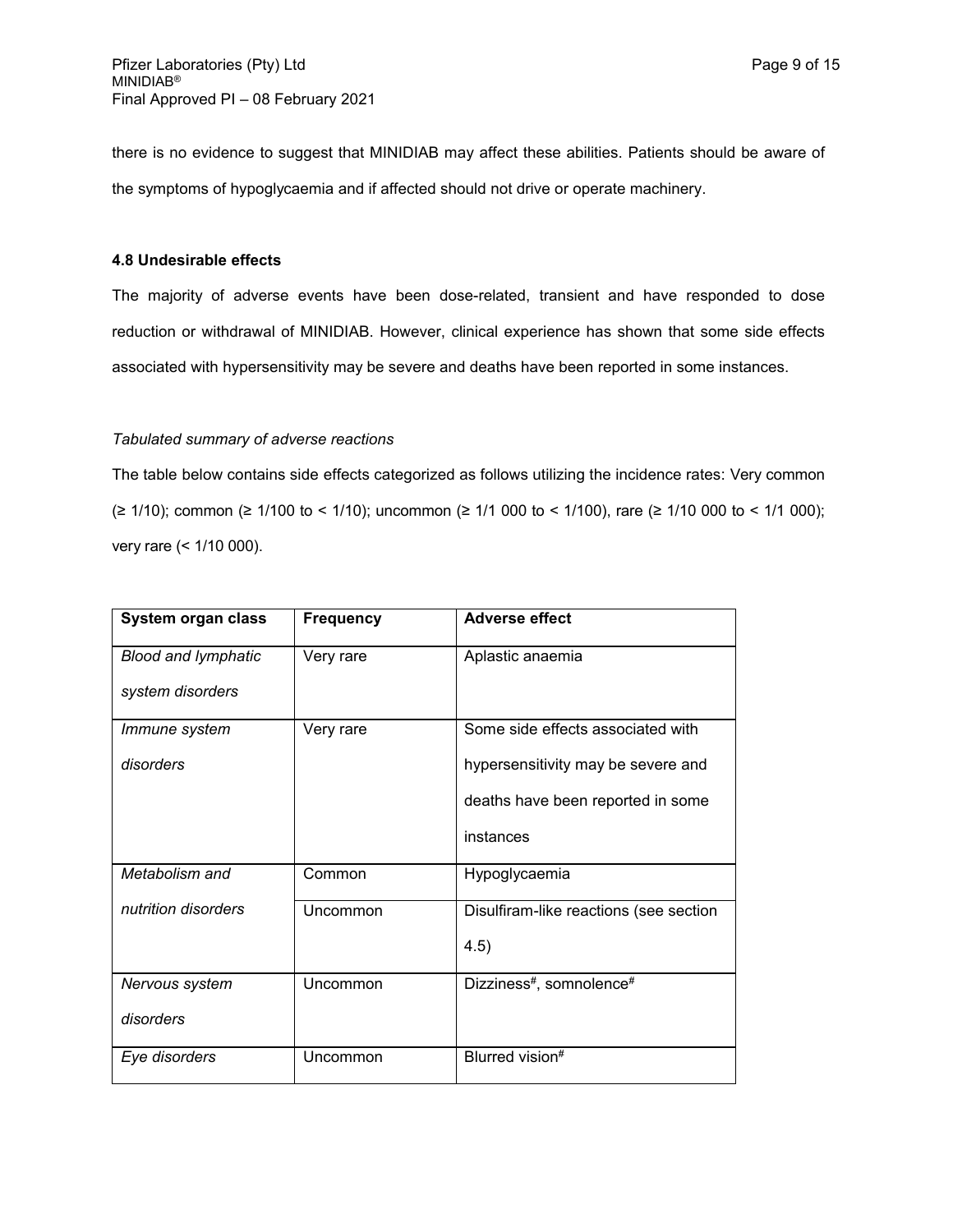| Gastrointestinal                                                                                  | Common    | Nausea <sup>\$</sup> , diarrhoea, upper abdominal |  |  |
|---------------------------------------------------------------------------------------------------|-----------|---------------------------------------------------|--|--|
| disorders                                                                                         |           | pain, abdominal pain, heartburn                   |  |  |
|                                                                                                   | Uncommon  | Vomiting                                          |  |  |
| Hepato-biliary disorders                                                                          | Uncommon  | Cholestatic jaundice <sup>†</sup>                 |  |  |
| Skin and subcutaneous                                                                             | Uncommon  | Eczema                                            |  |  |
| tissue disorders                                                                                  |           |                                                   |  |  |
| Congenital familial and                                                                           | Very rare | Non-acute porphyria                               |  |  |
| genetic disorders                                                                                 |           |                                                   |  |  |
| # This is usually transient and does not require discontinuance of therapy; however, it           |           |                                                   |  |  |
| may also be a symptom of hypoglycaemia.                                                           |           |                                                   |  |  |
| \$<br>Appear to be dose related and generally disappear when the dose is divided or               |           |                                                   |  |  |
| reduced                                                                                           |           |                                                   |  |  |
| <sup>†</sup> Discontinue treatment if cholestatic jaundice occurs                                 |           |                                                   |  |  |
| <sup>‡</sup> They frequently disappear with continued therapy. However, if they persist, MINIDIAB |           |                                                   |  |  |

should be discontinued

§ The relationship of these abnormalities to glipizide is uncertain, and they have rarely

been associated with clinical symptoms.

# **Post-marketing side effects**

| System organ class                 | Side effect                                    |
|------------------------------------|------------------------------------------------|
| Blood and lymphatic system         | Agranulocytosis, leucopenia, thrombocytopenia, |
| disorders                          | haemolytic anaemia, pancytopenia               |
| Metabolism and nutrition disorders | Hyponatraemia                                  |
| <b>Psychiatric Disorders</b>       | Confusion#                                     |
| Nervous system disorders           | Headache                                       |
| Eye disorders                      | Diplopia#, visual impairment, visual acuity    |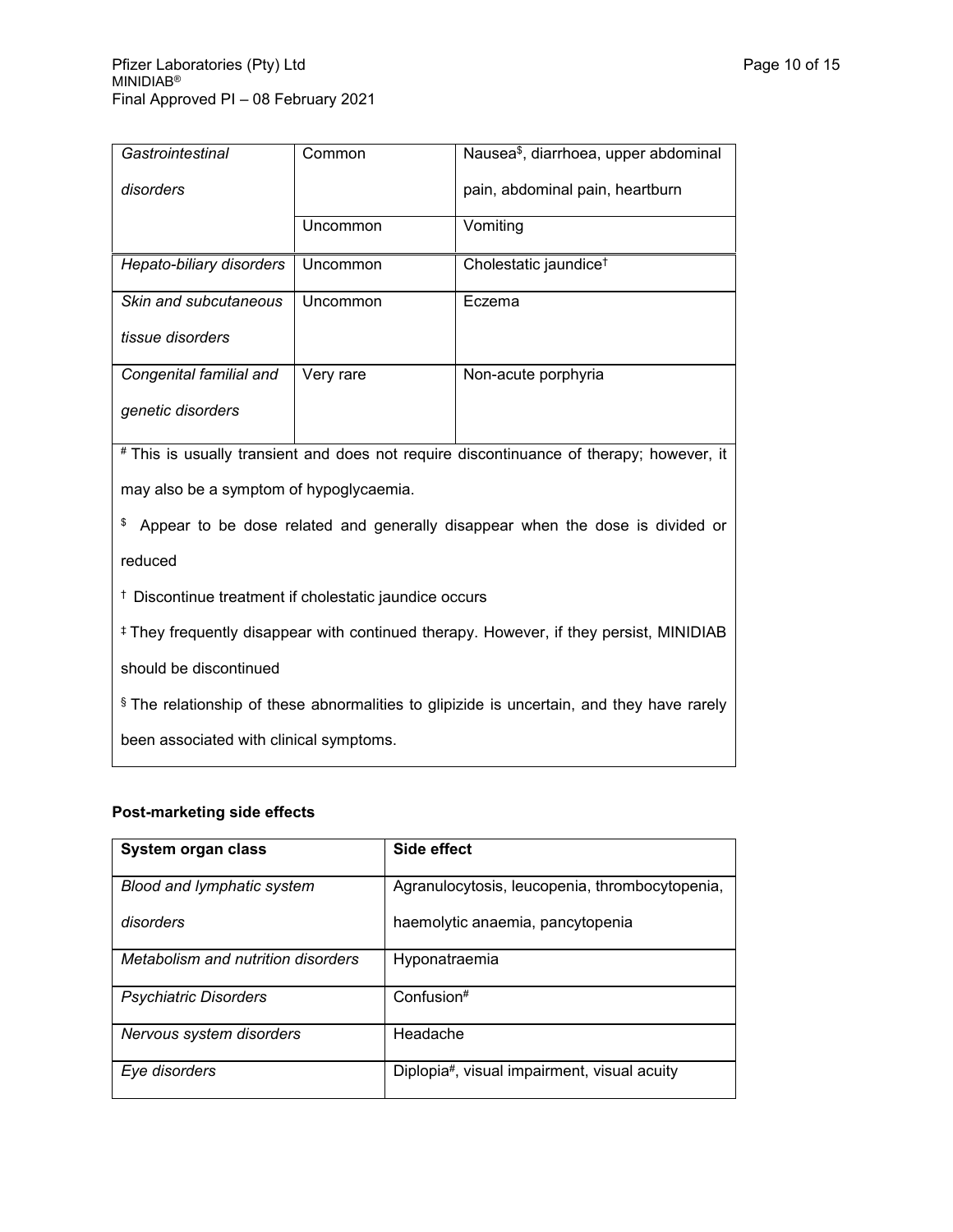|                                       | reduced <sup>#</sup>                                                                                   |
|---------------------------------------|--------------------------------------------------------------------------------------------------------|
| Gastrointestinal disorders            | Constipation <sup>\$</sup>                                                                             |
| Hepato-biliary disorders              | Abnormal hepatic function, hepatitis                                                                   |
| Skin and subcutaneous tissue          | Allergic dermatitis <sup>‡</sup> , erythema <sup>‡</sup> , morbilliform                                |
| disorders                             | rash <sup>‡</sup> , maculopapular rash <sup>‡</sup> , urticaria <sup>‡</sup> , pruritus <sup>‡</sup> , |
|                                       | photosensitivity reactions                                                                             |
| <b>General Disorders and</b>          | Malaise <sup>#</sup>                                                                                   |
| <b>Administration Site Conditions</b> |                                                                                                        |
| Investigations                        | Aspartate amino transferase increase <sup>§</sup> , blood                                              |
|                                       | lactate dehydrogenase increase <sup>§</sup> , blood alkaline                                           |
|                                       | phosphatase increase <sup>§</sup> , blood urea increase <sup>§</sup>                                   |
|                                       | and blood creatinine increase <sup>§</sup>                                                             |

# This is usually transient and does not require discontinuance of therapy; however, it may also be a symptom of hypoglycaemia.

\$ Appear to be dose related and generally disappear when the dose is divided or reduced

† Discontinue treatment if cholestatic jaundice occurs

‡ They frequently disappear with continued therapy. However, if they persist, MINIDIAB should be discontinued

- 
- § The relationship of these abnormalities to glipizide is uncertain, and they have rarely

been associated with clinical symptoms.

## *Reporting of suspected adverse reactions*

Reporting suspected adverse reactions after authorisation of the medicine is important. It allows continued monitoring of the benefit/risk balance of the medicine. Health care providers are asked to report any suspected adverse reactions to SAHPRA via the **"6.04 Adverse Drug Reactions Reporting Form"**,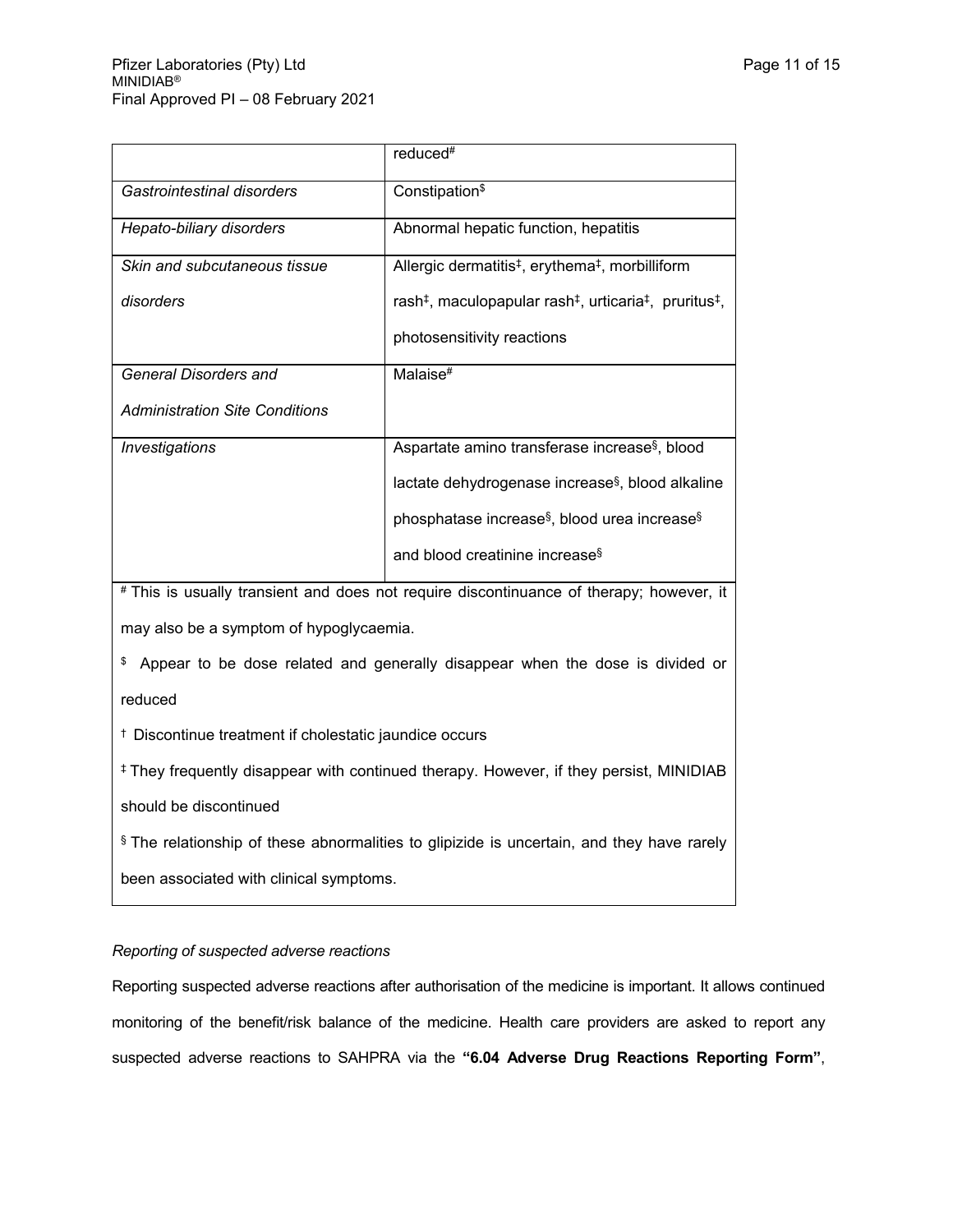found online under SAHPRA's publications: [https://www.sahpra.org.za/Publications/Index/8.](https://www.sahpra.org.za/Publications/Index/8)

#### **4.9 Overdose**

In overdose, side effects will be exacerbated and exaggerated (see section 4.8).

Overdosage of MINIDIAB can produce hypoglycaemia and hypoglycaemic coma.

Treatment is symptomatic. Mild hypoglycaemic symptoms without loss of consciousness or neurologic findings should be treated actively with oral sugar (e.g. glucose tablets, fruit juice, corn syrup, honey, table sugar dissolved in water, orange juice) and adjustments in MINIDIAB dosage and/or meal patterns. Close monitoring should continue until the medical practitioner is assured that the patient is out of danger. Severe hypoglycaemic reactions with coma, seizure, or other neurological impairment occur infrequently, but constitute medical emergencies requiring immediate hospitalisation and IV glucose/dextrose administration.

## **5. PHARMACOLOGICAL PROPERTIES**

#### **5.1 Pharmacodynamic properties**

Category and class: A 21.2 Oral hypoglycaemics

Glipizide, a sulphonylurea, is an orally active hypoglycaemic medicine which reduces the blood sugar concentration.

It acts by stimulating the pancreatic β-cells to produce insulin, with consequent increase in insulin plasma levels. Since the preparation is rapidly absorbed, an evident lowering of blood sugar is already observed half an hour after the oral administration of a 2,5 mg dose.

The following pharmacological actions have been attributed to glipizide, namely:

i) Enhancement of in vivo insulin action by extra-pancreatic mechanism(s);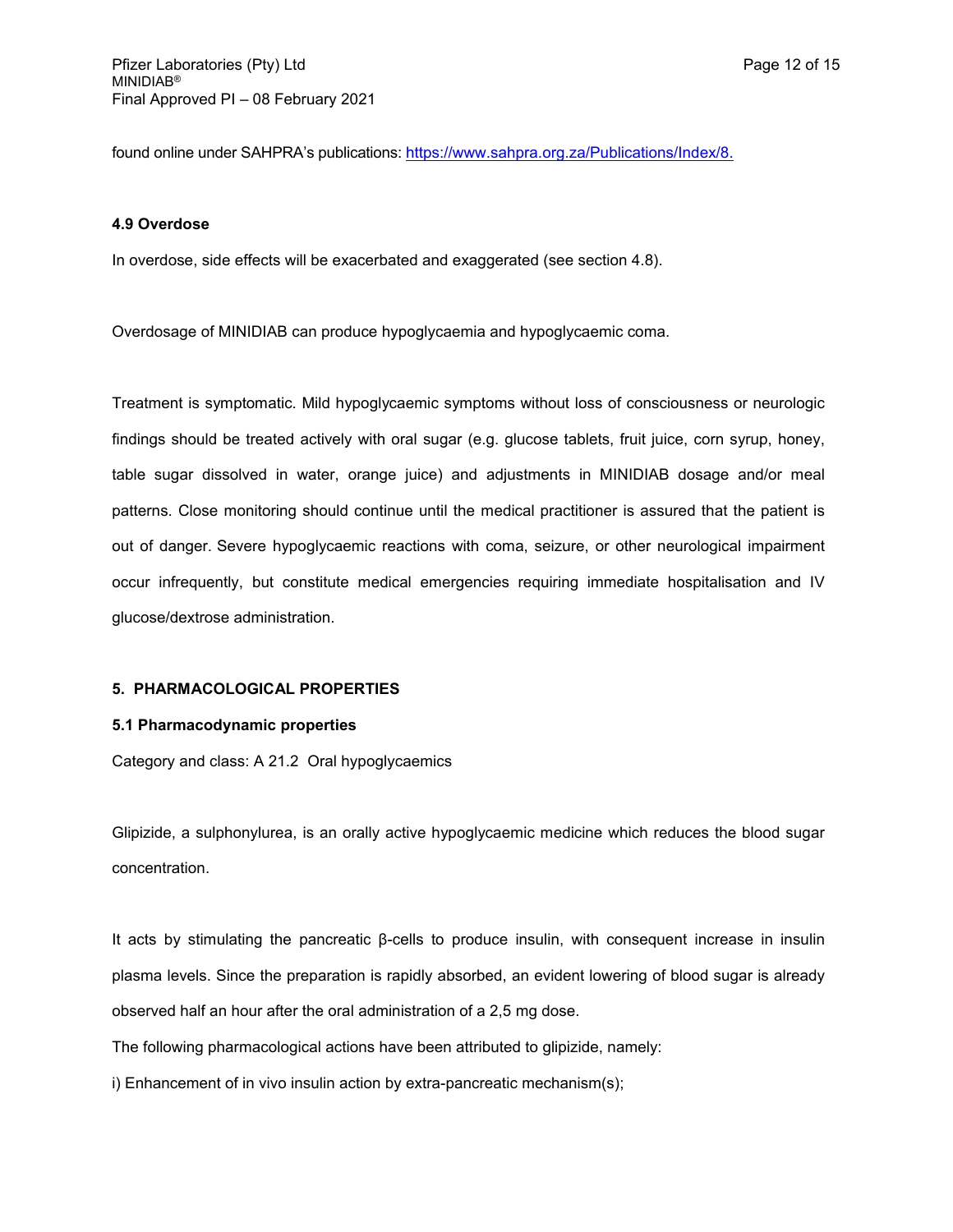ii) Reduction of both fasting (basal) and postprandial plasma glucose concentrations

## **5.2 Pharmacokinetic properties**

#### *Absorption*

Absorption of glipizide is rapid and complete. Peak plasma concentrations occur 1 - 3 hours after a single oral dose and the half-life ranges from 2 - 4. Glipizide does not accumulate in plasma on repeated oral administration. Total absorption of an oral dose is not affected by food but is delayed by about 40 minutes. Glipizide was more effective when administered about 30 minutes before a meal in diabetic patients.

#### *Distribution*

Protein binding is 98 - 99 % and volume of distribution is 11 litres, indicative of localization within the extracellular fluid compartment.

#### *Biotransformation*

The metabolism of glipizide is extensive and occurs mainly in the liver.

#### *Elimination*

The primary metabolites are inactive hydroxylation products and polar conjugates and are excreted mainly in the urine. Less than 10 % unchanged glipizide is found in the urine.

### **6. PHARMACEUTICAL PARTICULARS**

#### **6.1 List of excipients**

Microcrystalline cellulose

Maize starch

Stearic acid

Lactose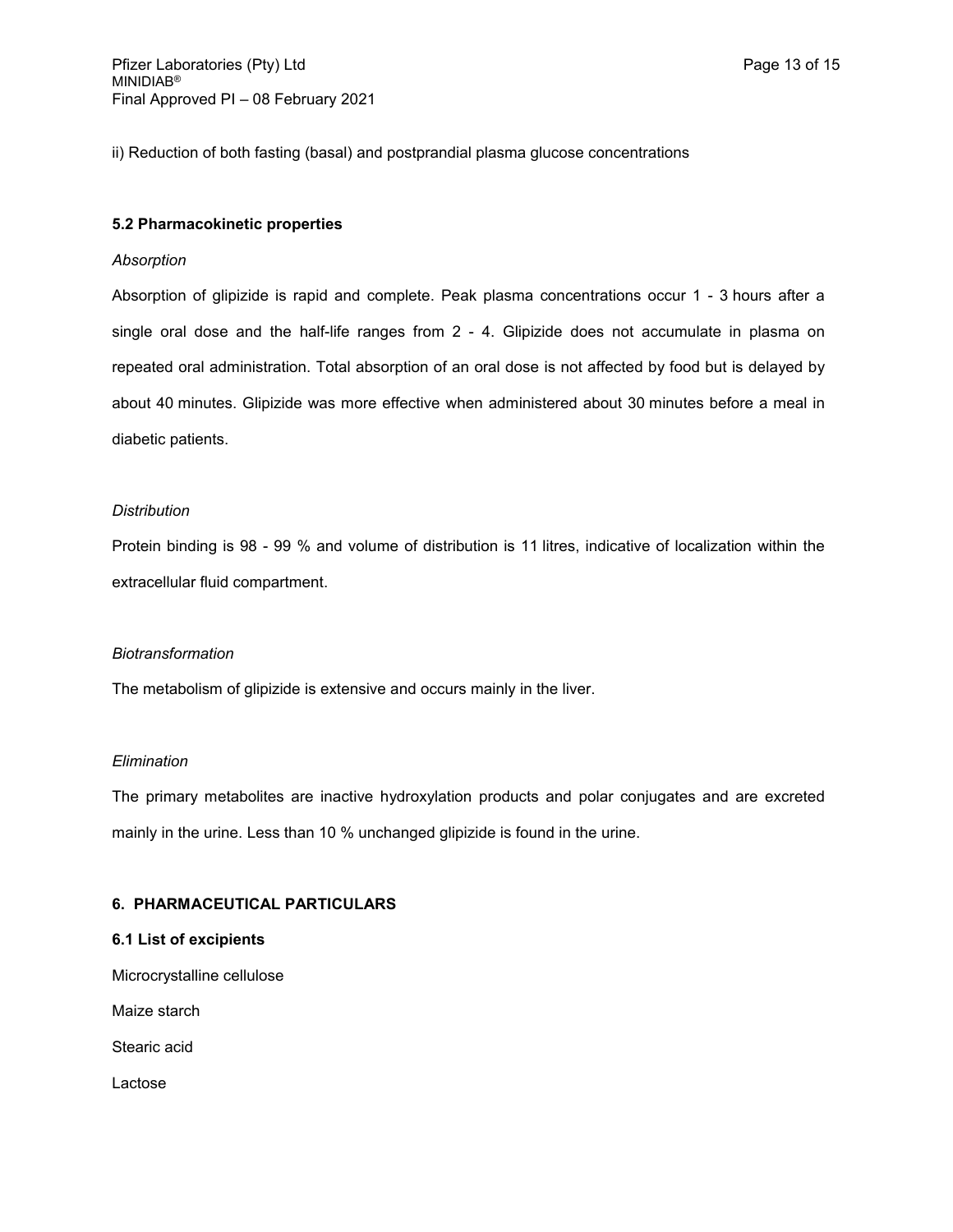## **6.2 Incompatibilities**

Not applicable.

## **6.3 Shelf life**

60 months.

## **6.4 Special precautions for storage**

Store at or below 25 °C.

Protect from light and moisture.

## **6.5 Nature and contents of the pack**

Cartons with 100 and 500 blister-packed tablets.

Not all pack sizes may be marketed.

## **7. HOLDER OF CERTIFICATE OF REGISTRATION**

Pfizer Laboratories (Pty) Ltd

85 Bute Lane

Sandton 2196

South Africa

Tel: +27 (0)11) 320 6000 / 0860 734 937 (Toll-free South Africa)

## **8. REGISTRATION NUMBER**

L/21.2/248